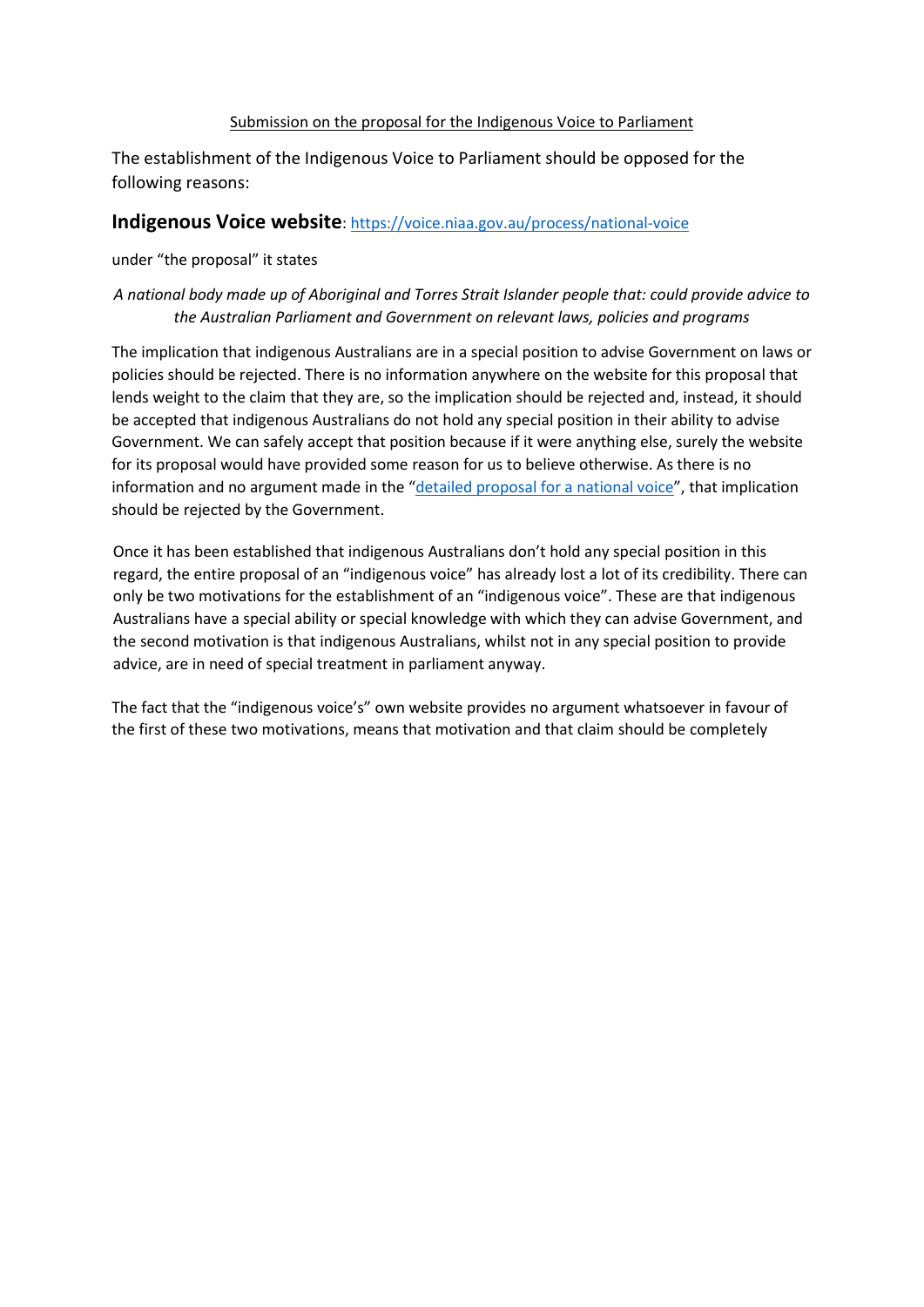rejected. Once that reason is out of the way, we can move onto the second, that indigenous Australians have a special need for this "voice".

Indigenous Australians today enjoy innumerable benefits. Everything from affirmative action quotas to mining royalties. The claim that indigenous Australians are disadvantaged is one that is clearly disconnected from reality. The reality is that this group, far from being disadvantaged, is actually extremely advantaged because of these initiatives. So the claim that they're in need of yet more special treatment, should be rejected just as quickly as the first claim.

An entirely separate reason to reject this proposal for a national voice is in the interest of maintaining democracy. The entire concept of a democracy is founded on the idea of everyone having a say. Like every other race in Australia, indigenous Australians have the right to vote and they have a right to make submissions to the Government just as I'm doing now. Indigenous Australians already have "a voice" and that voice is the same which is afforded to every other lawabiding Australian citizen of voting age. To advocate for this "voice" is to oppose democracy. This means that if parliament were to allow such a representative body, the democratic Government would be directly opposing the maintenance of a fair and democratic system in Australia. This would obviously be not only illogical and degenerative, but hypocritical. This reasoning applies on a federal and state level.

The Hon Ken Wyatt AM MP, the Minister for Indigenous Australians made a speech in favour of the indigenous voice in 2019. The speech is noteworthy in that, in spite of its considerable length, he makes no arguments and opts instead for merely making baseless claims that he doesn't support with any kind of reasoning or evidence. He states "It will provide opportunities for growth and advancement, in education, employment, suicide prevention, community safety, health and constitutional recognition" but offers absolutely no indication whatsoever as to how it would go about doing that.

He states "I will work in partnership with state and territory ministers of Indigenous affairs to progress work on the Closing the Gap targets" but again provides no indication as to how that would be achieved by this "Voice".

He attempts to make an argument at one point and states "I'll want to improve mental health outcomes for young people, and implement targeted plan towards zero youth suicide in remote communities. We've all been shocked and grieved by the numbers of Aboriginal people, especially youth, committing suicide". If suicide was accepted as being necessarily negative then why would you focus on suicide in such a small demographic? If it's only twice as high as amongst Caucasian Australians then the overall numbers of suicide would be much higher amongst Caucasians as indigenous Australians make up only 3% of the nation's population. If your goal really was to minimise suicide, you wouldn't concentrate on such a small demographic.

The entire speech is saturated with illogic and is the perfect demonstration of the mentality of people who support this idea.

#### [https://ministers.pmc.gov.au/wyatt/2019/national-press-club-address-walking-partnership-effect](https://ministers.pmc.gov.au/wyatt/2019/national-press-club-address-walking-partnership-effect-change)[change](https://ministers.pmc.gov.au/wyatt/2019/national-press-club-address-walking-partnership-effect-change)

The motivation for the proposal lies somewhere outside of the realm of logic and pragmatism, perhaps being a desire to appear politically correct, to appeal to the emotions of people who won't put much thought into it. Whatever the actual reason, it's clearly illogical and should, thus, be